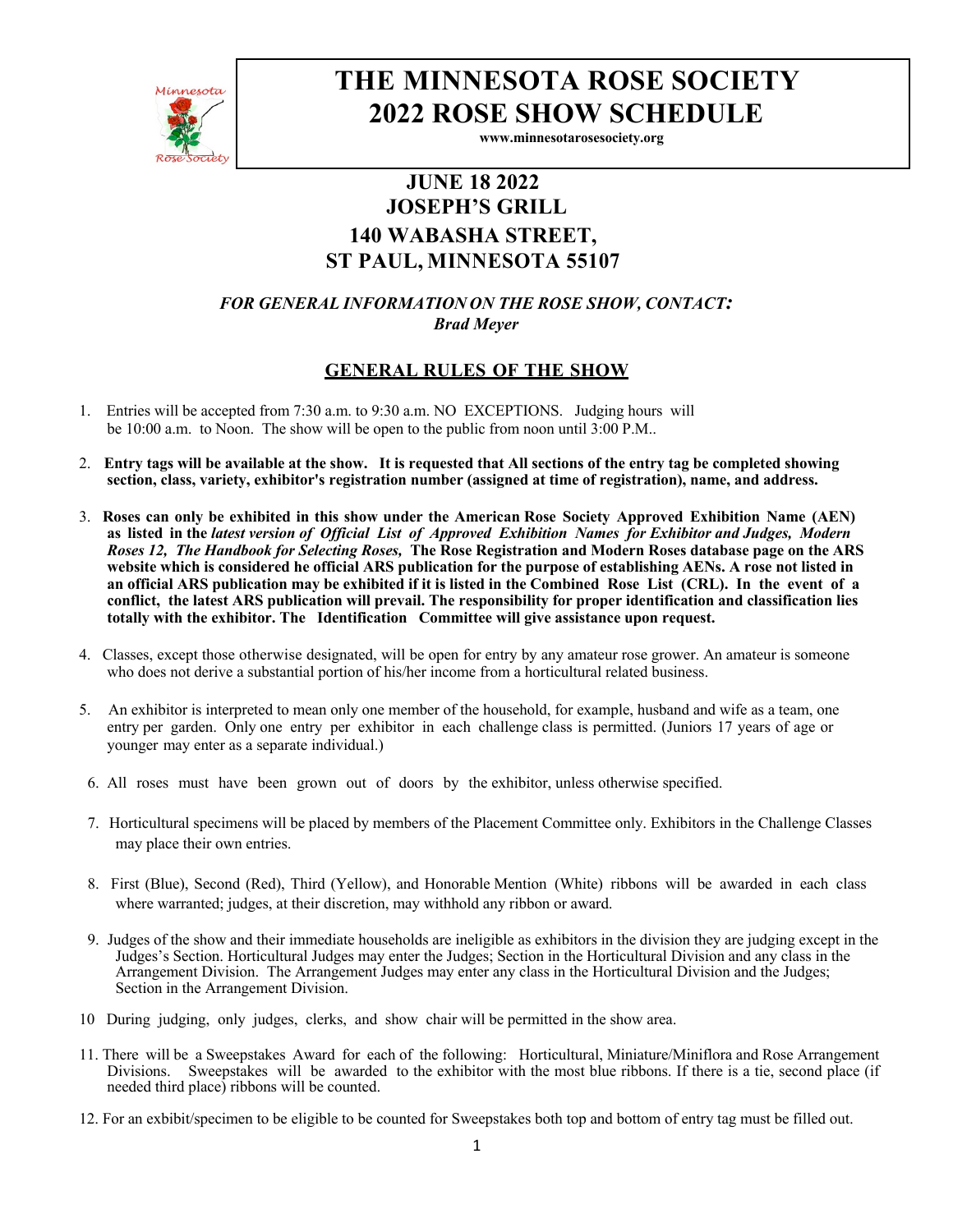- 13. Care for your exhibits will be provided to the best of the Rose Show Committee's abilities. However, the Minnesota Rose Society cannot assume responsibility for any loss or damage to exhibits or personal property. It is suggested that all personal property be marked with your name and address.
- 14. The removal of all exhibits will start at 3:00 p.m. **After** the show has been dismantled, award ribbons may be picked up from the awards chairperson. If you are unable to pick up your awards at this time, please make **prior** arrangements with the awards chairperson. **Awards will not be mailed.**
- 15. The decision of the Show Chairperson will be final concerning any areas not specifically addressed in this schedule.

#### **HORTICULTURE DIVISION**

The show will be conducted under the "Alphabetical" Classification System. Each variety (cultivar) will create its own class and will be judged on its own merit, even if only one specimen of that variety is entered. All the "Rules of the Show" apply to the Horticultural Division in addition to the following rules:

- 1. An exhibitor may enter as many roses as desired provided each class entry is a different variety. Duplicate entries in any class will be disqualified.
- 2. All roses must have been grown out of doors by the exhibitor.
- 3. Judging shall be in accordance with the current *Guidelines and Rules for Judging Roses* published by the American Rose Society. Decision of the judges is final.
- 4. Judging of Specimens in Vases will be based on the following:

| Substance $\ldots$ $15\%$  |  |
|----------------------------|--|
| Stem and Foliage  20%      |  |
| Balance and Proportion 10% |  |
| Size $10\%$                |  |
|                            |  |

5. Judging of English Boxes , Bowls and Palettes will be based on the following:

| Overall Appearance 30% |  |
|------------------------|--|
|                        |  |
| Total 200%             |  |

- 6. Roses must be entered in uniform containers furnished by the Minnesota Rose Society, except where specifically stated in the schedule. If it is necessary to use a collar to hold a specimen upright in a base, any material may be used as wedging is this show..
- 7. Entries shall be disqualified for the following:
	- a. Misnamed as defined by General Rule 3 above.

b. Mislabeled or unlabeled. (**Including the appearance of the exhibitor's name in any location other than the designated place on the entry tag , if it is visible during judging).**

- c. Presence of foreign substance applied to the foliage, stem, or bloom to improve the appearance of the specimen.
- 8. All roses classed as Cl HT, Cl F, Cl Min etc. are to be shown in the Hybrid Tea, Floribunda, Miniature and Miniflora class respectively.

**Members of the Minnesota Rose Society will give help to novices. If you do not know the name of the variety, members of the Minnesota Rose Society will be present to assist in identification.**

#### **COURT OF HONOR**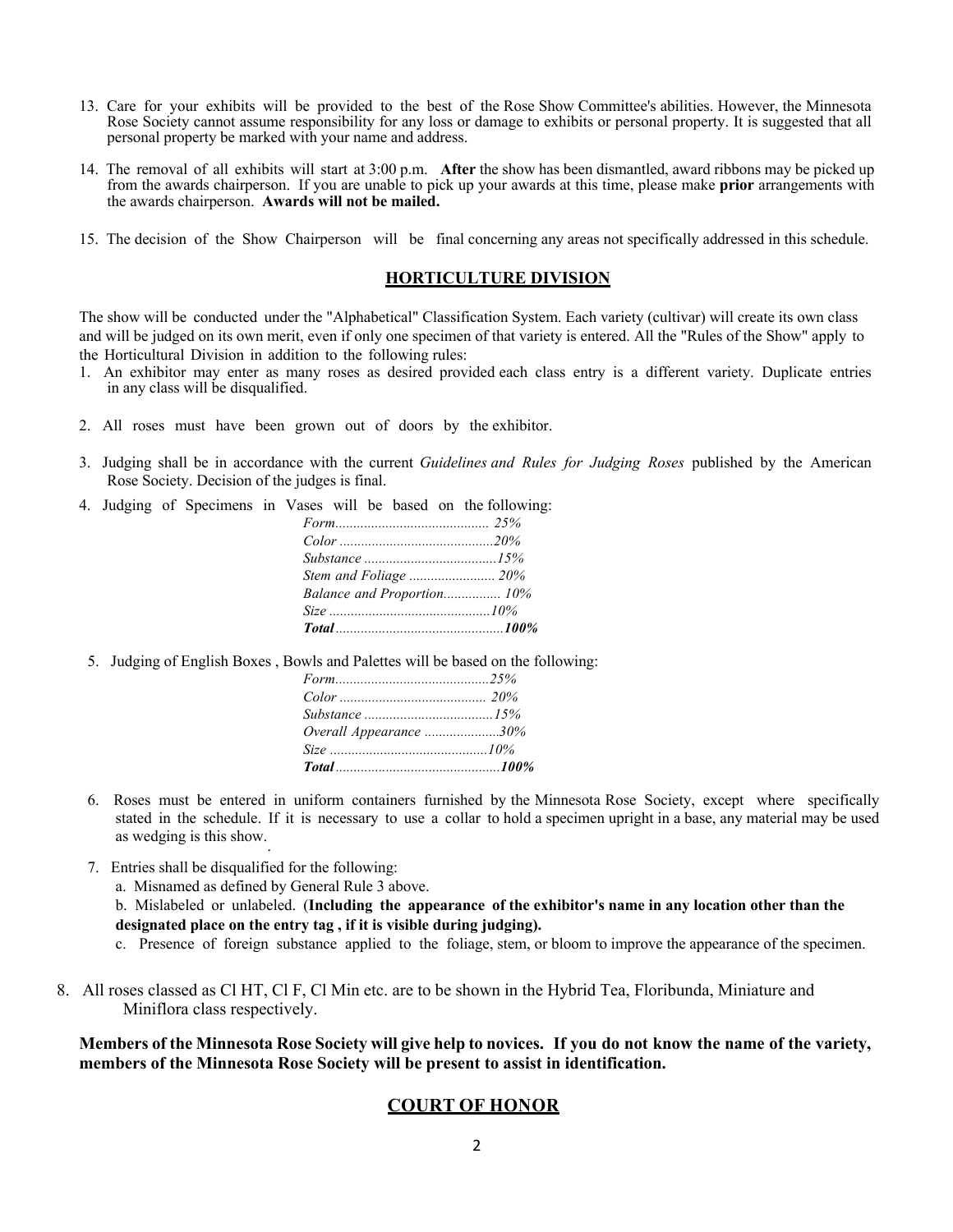*(Only specimens winning blue ribbons are permitted on the Court of Honor Table.)*

## **QUEEN OF SHOW**

*Presented to the best Blue Ribbon Winner for the one bloom per stem Hybrid Tea or Grandiflora specimen* **American Rose Society Gold Medal Certificate**

#### **KING OF SHOW**

*Runner up to the Queen of Show* .**American Rose Society Silver Medal Certificate**

#### **PRINCESS OF SHOW**

*Runner up to the King of Show* **American Rose Society Bronze Medal Certificate**

#### **DUCHESS OF SHOW**

*Best Floribunda spray*. .**American Rose Society Floribunda Spray Certificate**

#### **COUNTESS OF SHOW**

*Best Grandiflora spray*. **American Rose Society Grandiflora Spray Certificate**

#### **BEST POLYANTHA SPRAY**

*Best Polyantha spray* **American Rose Society Polyantha Spray Certificate**

#### **GENESIS ROSE AWARD**

*Best Species Rose* **American Rose Society Genesis Award Certificate**

*Best Old Garden Rose originated prior to 1867* **American Rose Society Dowager Queen Certificate**

#### **VICTORIAN ROSE AWARD**

*Best Old Garden Rose originated in 1867 or after 1867* **American Rose Society Victorian Rose Award Certificate**

#### **BEST FLORIBUNDA**

*Best one bloom per stem* **American Rose Society Best One Bloom Per Stem Floribunda Certificate.**

#### **QUEEN OF SHRUB ROSES**

*Best shrub rose* . **American Rose Society Best Shrub Certificate**

#### **SWEEPSTAKES**

*Most blue ribbons in all specimen classes (excluding miniatures and minifloras)*

#### **BEST NOVICE**

*Best entry in the novice classes* **American Rose Society Novice Certificate**

> **BEST JUNIOR** *Best entry in the junior classes*

#### **BEST JUDGES**

*Best entry in the Judges' Section* **American Rose Society Best Judges' Entry Certificate**

#### **DOWAGER QUEEN OF SHOW MINIATURE/MINIFLORA QUEEN**

*Best miniature rose, individual bloom* **American Rose Society Miniature Gold Medal Certificate**

#### **MINIATURE/MINIFLORA KING**

*Runner up to the Mini Queen* **American Rose Society Miniature Silver Medal Certificate MINIATURE/MINIFLORA PRINCESS**

*Runner up to the Mini King* **American Rose Society Miniature Bronze Medal Certificate**

**BEST MINIATURE/MINIFLORA ROSE SPRAY American Rose Society Best Miniature Rose** 

**Spray** Certificate

#### **MINIATURE/MINIFLORA SWEEPSTAKES**

*Most blue ribbons in miniature/miniflora section*

#### **BEST PHOTOGRAPHY ENTRY**

*Best entry in the Photography Section*.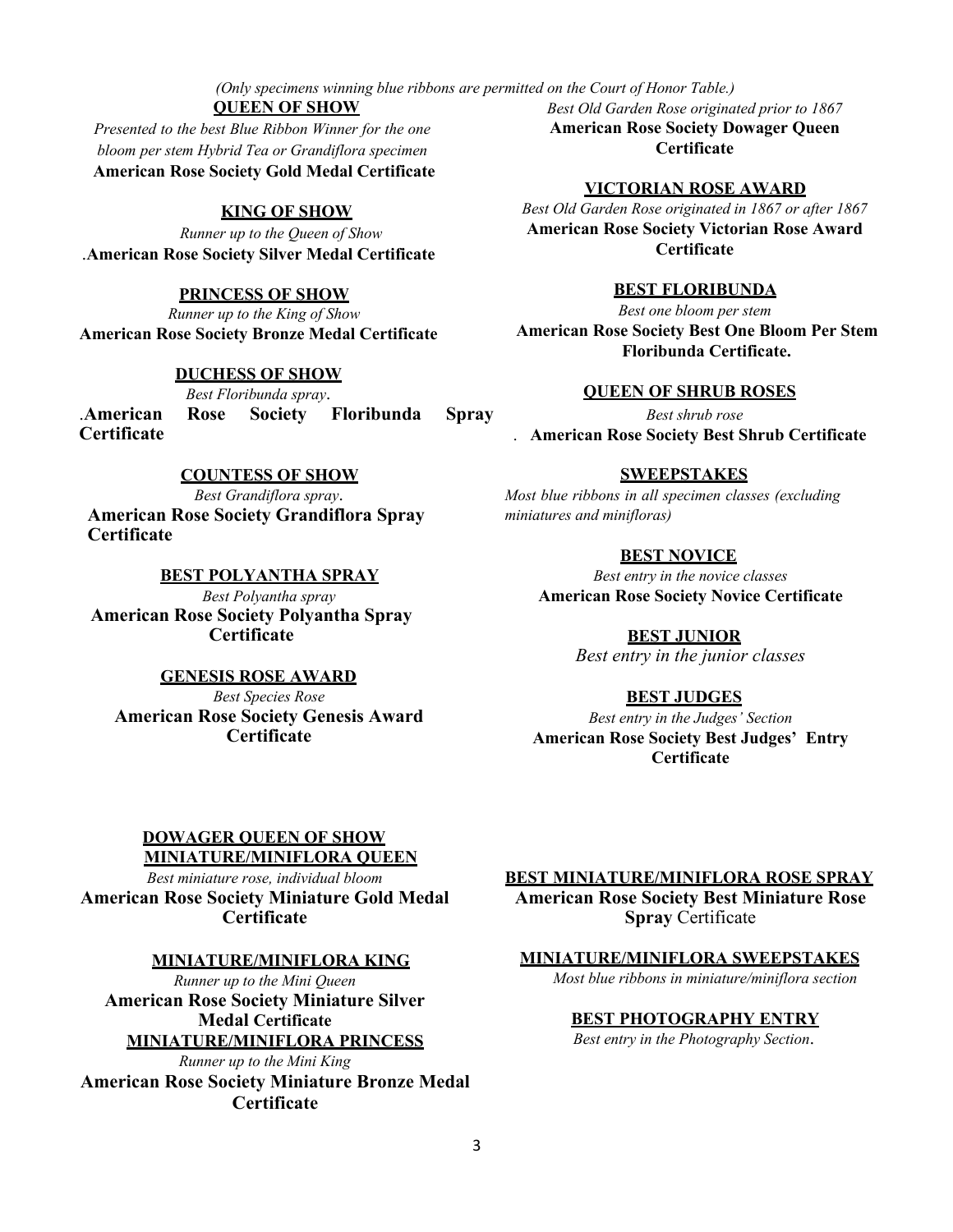# **THE MINNESOTA ROSE SOCIETY CHALLENGE CLASSES**

## **SECTION AA – MINNESOTA ROSE SOCIETY PERPETUAL CHALLENGE CLASSES**

Roses in this section must be correctly named and exhibited in separate containers. Each container must be properly tagged. One entry per exhibitor per class.

### **CLASS 1: Best Miniature/miniflora Rose Cycle of Bloom**

Three (3) Miniature/Miniflora roses, one variety, exhibited in separate containers:

One (1) bud, petals unfurling, sepals down.

One (1) bloom, exhibition stage.

One (1) fully open bloom, stamens visible.

## **CLASS 2: Miniature/Miniflora English Style Box**

Six (6) Miniature/Miniflora blooms. Three (3) or more varieties, no more than two (2) blooms of one variety, to be exhibited in a Miniature/Miniflora English Style Box. No foliage to be used. Limited number of boxes available. One entry per exhibitor. Boxes will be furnished by the Minnesota Rose Society.

### **CLASS 3: Beauty in a Bowl**

Either one (1) Hybrid Tea, Grandiflora, or Floribunda. Foliage permitted. Bowls furnished on a first come, first served basis.

## **CLASS 4: Miniature/Miniflora Beauty in a Bowl**

One (1) Miniature - foliage permitted. Containers furnished on a first come, first served basis. One entry per exhibitor.

### **CLASS 5: Hybrid Tea English Style Box**

Six (6) Hybrid Tea blooms, one or more varieties, to be exhibited in a Hybrid Tea English Style Box. No foliage to be used. Limited number of boxes available. One entry per exhibitor. Boxes will be furnished by the Minnesota Rose Society.

### **CLASS 6: Shrub English Style Box**

Six (6) Shrub blooms, one or more varieties, to be exhibited in an English Style Box. No foliage to be used. Limited number of boxes available. One entry per exhibitor. Boxes will be furnished by the Minnesota Rose Society.

# **CLASS 7: Artist's Palette**

Five (5) Floribundas - open bloom, stamens showing. No more than two (2) of any one variety. No foliage. Palettes furnished

on a first come, first served basis.

### **CLASS 8: Miniature/Miniflora Artist's Palette**

Five (5) Miniatures/Minifloras - open bloom, stamens showing No more than two (2) of any one variety. No foliage. Palettes furnished on a first come, first served basis.

### **CLASS 9: Shrub Artists Palette**

Five (5) Shrub Blooms - open bloom, stamens showing. No more than two (2) of any one variety. No foliage. Palettes furnished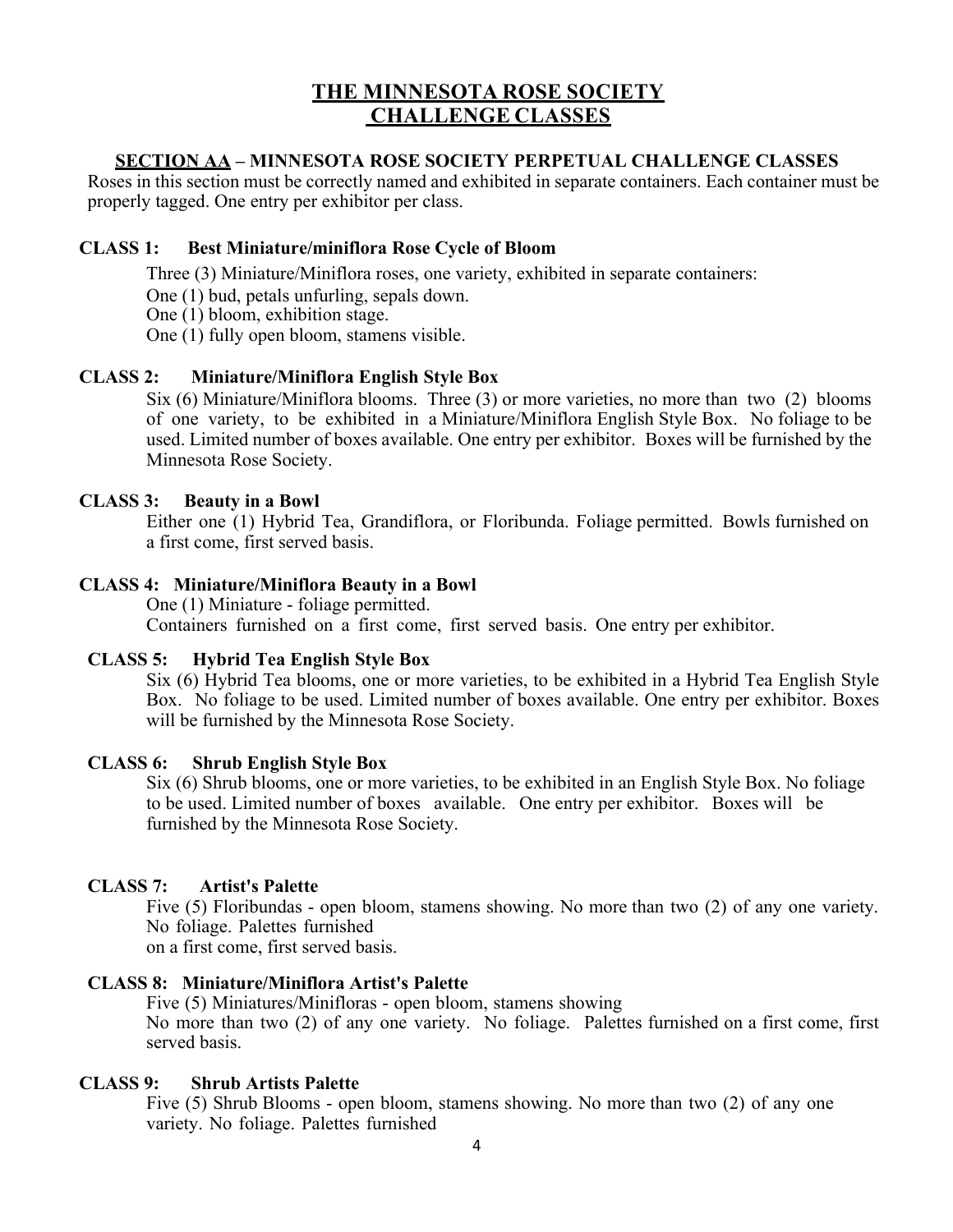on a first come, first served basis

### **CLASS 10: "Jerry O" Cup of Beauty Miniature/Miniflora**

One dozen (12) Miniature/Miniflora rose blooms, at or near exhibition stage, exhibited in a cup. One or more varieties. Cups furnished on a first come, first served basis.

# **DIVISION 1 HORTICULTURE DIVISION Large Specimens**

## **SECTION A - ONE BLOOM PER STEM SPECIMENS Naturally grown or disbudded.**

- **CLASS 1:** Hybrid Tea or Grandiflora (including climbing varieties).
- **CLASS 2:** Single Hybrid Tea (4-8 petals).
- **CLASS 3:** Floribunda.

## **SECTION B - MULTIPLE BLOOM SPECIMENS Sprays, unwanted growth may be removed.**

- **CLASS 4:** Hybrid Tea or Grandiflora sprays.
- **CLASS 5:** Floribunda sprays.
- **CLASS 6:** Polyantha sprays.

## **SECTION C - FULLY OPENED BLOOMS One bloom per stem, stamens visible**.

### **CLASS 8: Open Hybrid Tea or Grandiflora**

**CLASS 9: Open Floribunda**

## **SECTION D – CLIMBERS one bloom per stem not a sport of Bush varieties.**

**CLASS 10: Large F l owered** Climbers (LCl), Hybrid Giganteas (HGt), Hybrid Wichuranas (HWich), and Ramblers (R)

### **SECTION E - SHRUBS**

Including Classic and Modern Shrubs. (Classic: Hybrid Rugosa (HRg), Kordesii (Kor), Hybrid Musk (HMsk), and Hybrid Moyesii (HMoy).

Modern: Shrubs.

- a. Ground Covers (examples: Flower Carpet®, Drifts, Blanket,etc
- b. English-style roses (Austin shrubs and similar)
- c. Landscape Shrubs (Knock Outs, Easy Elegance® Roses, Buck Roses, Canadian Explorer and all other styles.

**CLASS 11:** Shrubs.

### **SECTION F – SPECIES AND OLD GARDEN ROSES GENESIS AWARD**

**Species Roses are** designated **"**Sp**"** in current *ARS Handbook for Selecting Roses or other official American Rose Society Publication.*

### **One bloom or spray, exhibited with or without sidebuds.**

### **CLASS 12: S**pecies Roses.

**Old Garden Roses include the following classes:** Alba, Ayrshire, Bourbon, Boursalt, Centifolia, China, Damask, Hybrid Bracteate, Hybrid China, Eglanteria, Hybrid Foetida, Gallica, Hybrid Multilfora, Hybrid Perpetual, Hybrid Sempervirens, Hybrid Setigera, Hybrid Spinosissima, Miscellaneous OGRs, Moss, Noisette, Portland, Tea and their climbing counterparts.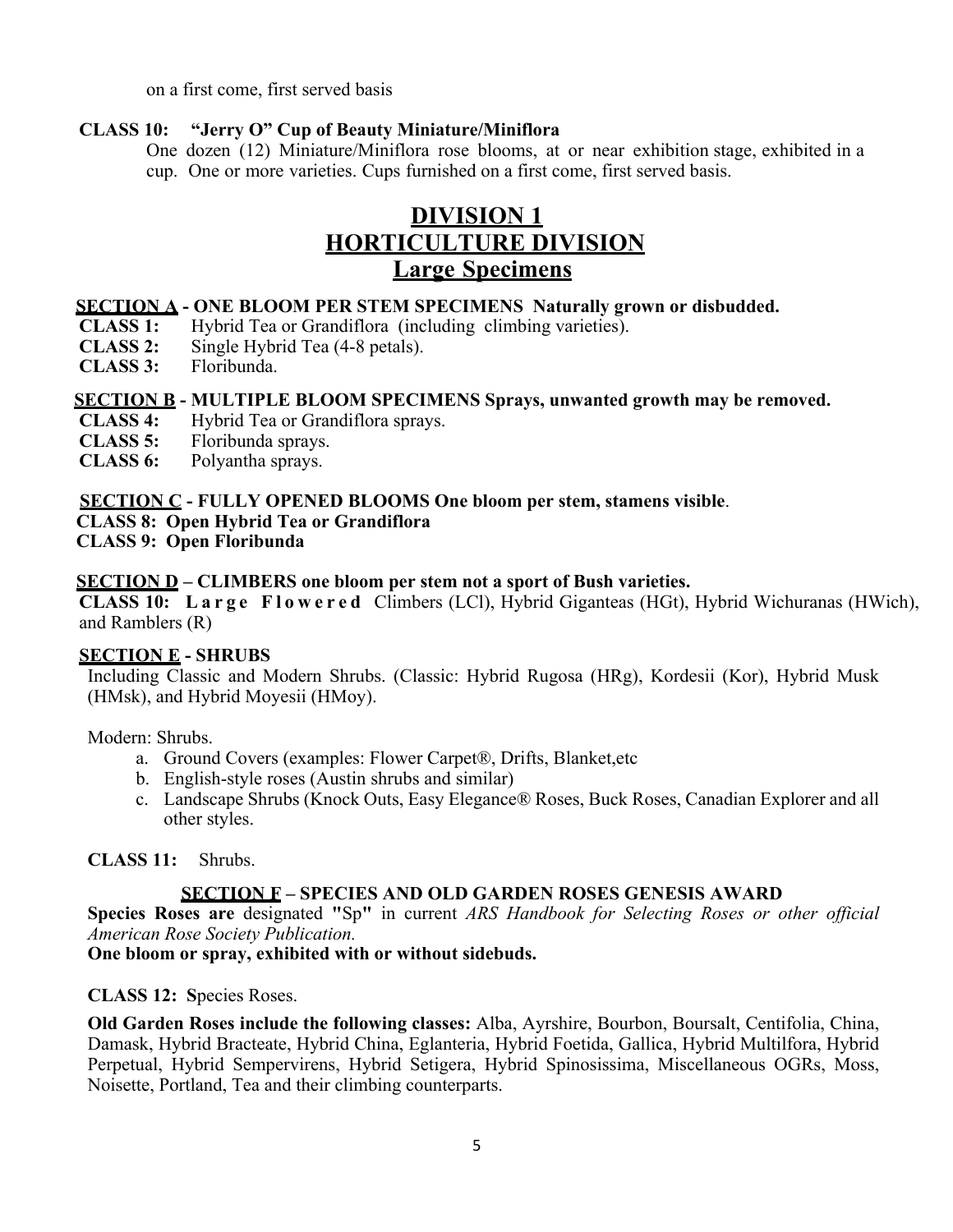#### **DOWAGER QUEEN AWARD**

#### **One bloom or spray, exhibited with or without sidebuds.**

**CLASS 13:** Old Garden Roses introduced prior to 1867, including those whose exact year of introduction is unknown, but is known to be in existence prior to 1867. Date of introduction may be shown on upper right-hand corner of entry tag.

#### **VICTORIAN ROSE AWARD**

#### **One bloom or spray, exhibited with or without sidebuds.**

**CLASS 14:** Old Garden Roses introduced in 1867 or later, and roses whose date of introduction, through after 1867, is unknown. Date of introduction, if known, may be shown on upper right-hand corner of entry tag.

### **SECTION G - NOVICE CLASSES**

Open only to rose growers who have never won a first place in the specimen division of an accredited rose show. Exhibitors may enter novice and regular competitive classes, **but may not enter the same variety in both classes**.

### **Entries can be either one bloom per stem or sprays.**

- **CLASS 15:** Hybrid Teas or Grandifloras.
- **CLASS 16** Floribundas or Polyanthas<br>**CLASS 17:** Shrubs or Old Garden Rose
- **Shrubs or Old Garden Roses**
- **CLASS 18:** Miniatures/Minifloras
- **CLASS 19:** All other classifications.

### **SECTION H - JUNIOR CLASSES**

Open only to Juniors: 17 years of age or younger. A special ribbon will be given to the Best Junior Specimen in the show. **Entries can be either one bloom per stem or sprays.**

- **CLASS 20:** Hybrid Teas or Grandifloras.
- **CLASS 21:** Floribundas or Polyanthas.
- **CLASS 22:** Miniatures or Minifloras.
- **CLASS 23:** All other classifications.

### **SECTION I – JUDGES SECTION**

Open to all judges of the show.

## **Entries can be either one bloom per stem or sprays.**

- **CLASS 24:** Hybrid Teas or Grandifloras
- **CLASS 25:** Floribundas or Polyanthas
- **CLASS 26:** Shrubs or Old Garden Roses.
- **CLASS 27:** Miniatures or Minifloras.
- **CLASS 28:** All other classifications.

# **MINIATURE & MINIFLORA SPECIMENS**

# **SECTION J – MINIATURES/MINIFLORA**

- **CLASS 29:** One bloom per stem, naturally grown or disbudded. Includes bush and climbing types.
- **CLASS 30:** Miniature/Miniflora sprays.
- **CLASS 31:** Single Miniatures/Miniflora (4-8 petals).
- **CLASS 32:** Fully opened Miniature/Miniflora blooms.

# **SECTION K - POTTED MINIATURES/MINIFLORAS**

*Pots may not exceed ten (10) inches in diameter at any part of* 

**CLASS 33:** Any micro Miniature variety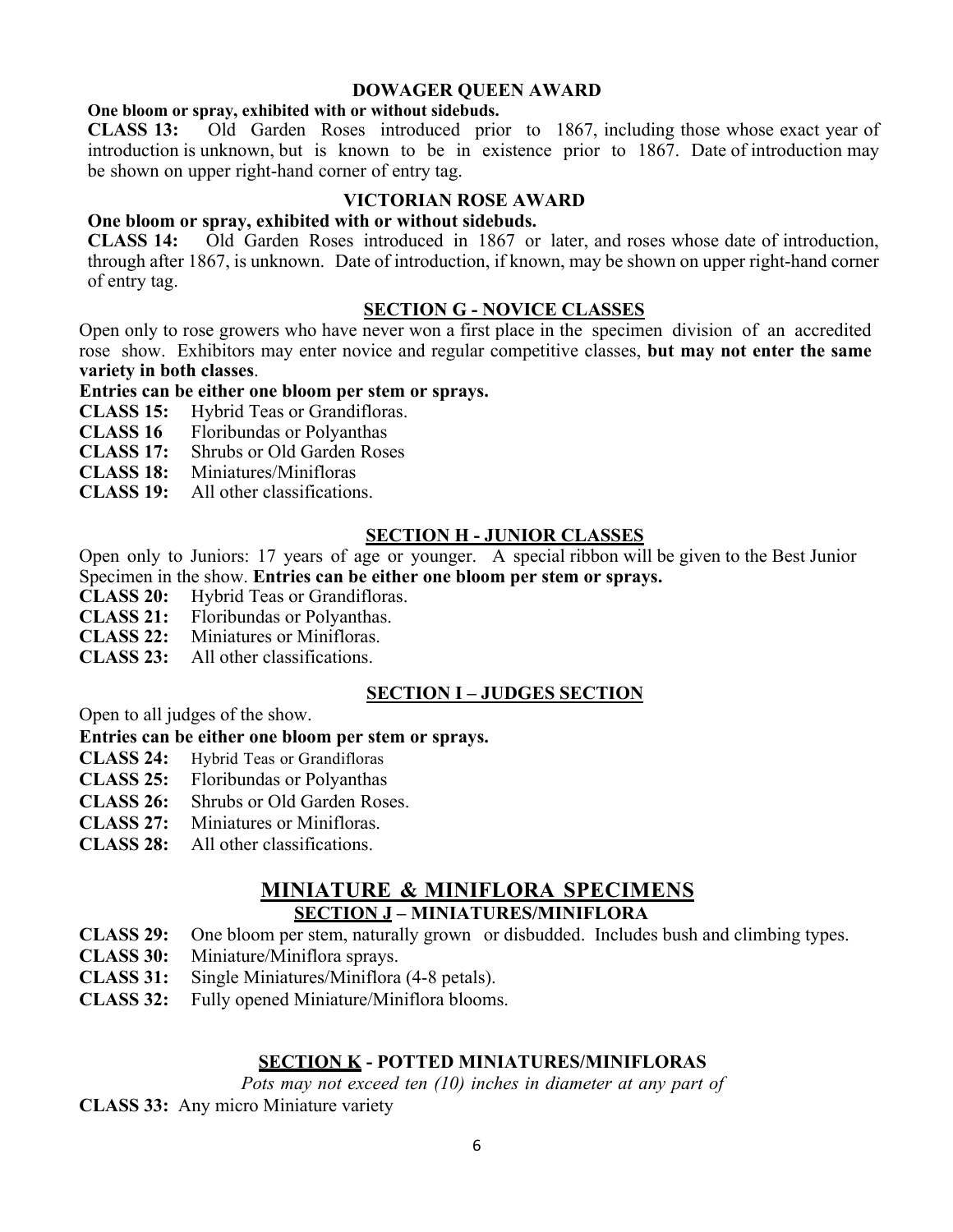**CLASS 34:** Any regular Miniature/Miniflora variety

# **PHOTOGRAPHY**

 $\mathcal{L}_{\mathcal{D}}$  and display during the only be on display during the only be on display during the only be on display during the only be only be only be only be only be only be only be only be only be only be only be only Photos will be judged for a combination of horticultural and photographic excellence. All photos will be on display during the show. Ribbons will be awarded for  $1<sup>st</sup>$ ,  $2<sup>nd</sup>$ ,  $3<sup>rd</sup>$  place in each class.

# $$

- 1. Only unpublished, unframed, amateur 5" x 7" glossy or matte finish photographs may be entered.
- 2. Entries must have been taken by the exhibitor, and may be taken with any type of camera, e.g. digital, 35 mm, etc.
- 3. Three (3) different prints may be entered in each class. Presentation may be either vertical or horizontal.
- 4. An entry tag must accompany each entry. The back of each entry must correctly identify the variety of the rose, the class for entry, and type of rose photographed.

**Name and address of the exhibitor should also be on the back of each photograph.**

# **PHOTOGRAPHY DIVISION CLASSES**

- **CLASS 1:** One bloom of a Miniature or Miniflora bloom.
- **CLASS 2:** One spray of a Miniature or Miniflora bloom.
- **CLASS 3:** One bloom of an Old Garden Rose.
- **CLASS 4:** One spray of an Old Garden Rose.
- **CLASS 5:** One bloom of a Shrub or Climber.
- **CLASS 6:** One spray of a Shrub or Climber.
- **CLASS 7:** One bloom of a Hybrid Tea or Grandiflora.
- **CLASS 8:** One spray of a Hybrid Tea or Grandiflora.
- **CLASS 9:** One bloom of a Floribunda or Polyantha.
- **CLASS 10:** One spray of a Floribunda or Polyantha

# **ADDITIONAL RULES FOR ARRANGEMENTS**

All arrangements will be displayed on tables with white coverings. Standard arrangements may not exceed 24" in width.

Miniature and Miniflora arrangements must adhere to the

dimensions stated in each class description. Backgrounds and underlays may be added at exhibitor's discretion. In addition to the "General Rules of the Show", the following American Rose Society Rules and Practices shall be followed.

- 1. All roses must be of high quality and outdoor garden grown.
- 2. The rose(s) must be the dominant flower in all designs.
- 3. Names of all roses in each design must be written on the entry tag.
- 4 AG must be written on the entry tag if roses are arranger grown so the entry will be eligible for a medal or certificate.
- 5. One entry per exhibitor is allowed in each class, but an exhibitor may enter as many classes as desired.
- 6. Accessories are allowed unless stated otherwise in the schedule. Flowers other than roses, and dried and/or treated dried plant material are allowed unless prohibited by the schedule.
- 7. A card of intent may be included with an arrangement as an explanation of the arranger's interpretation of the theme or class title.
- 8. An arrangement incorrectly placed in a class will be judged in the class in which it is placed.
- 9. All exhibits must be the work of the exhibitor.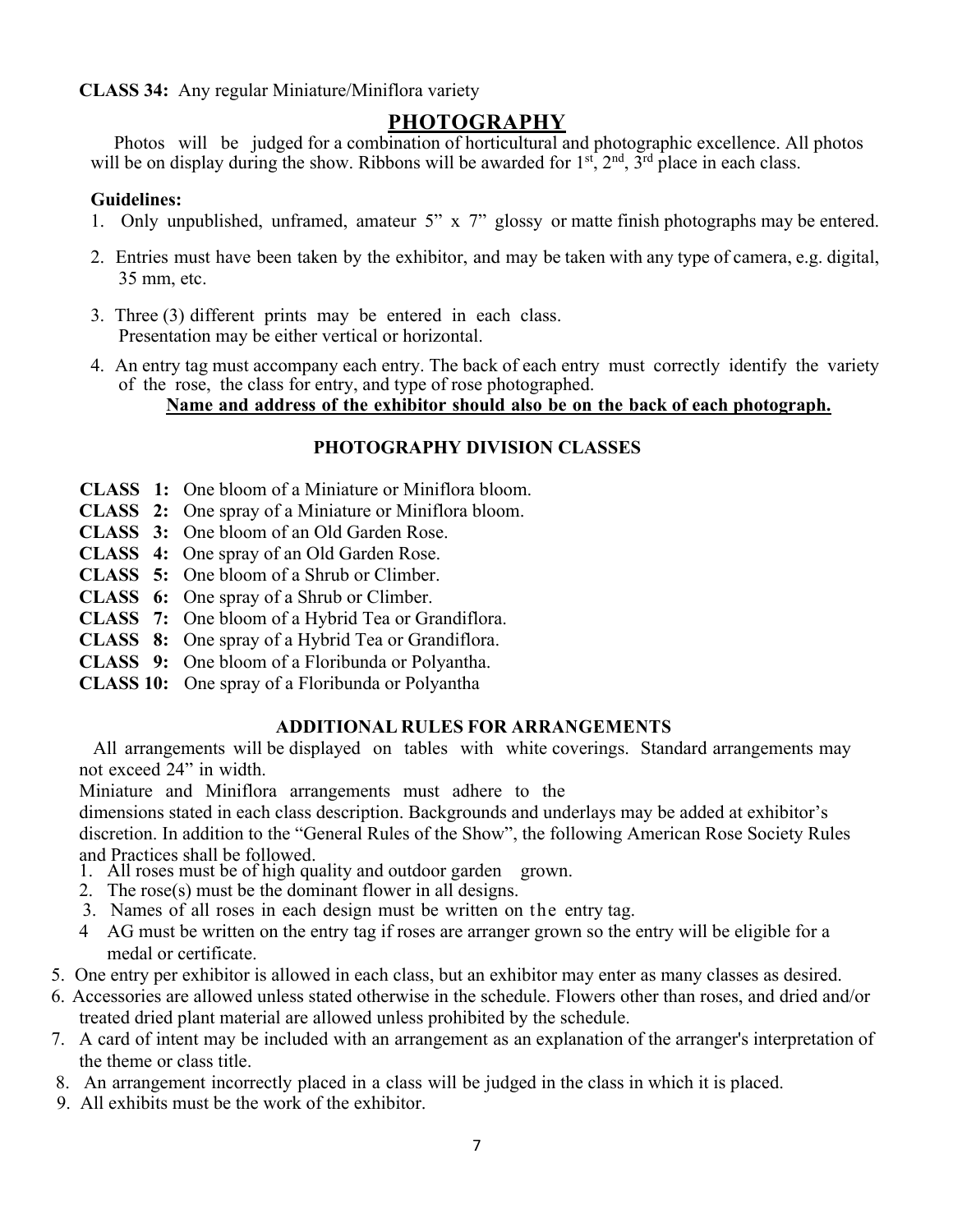10. No one but the exhibitor may touch or move an arrangement. However, if all efforts to locate the arranger have failed, the arrangement's chairman may carefully move an arrangement.

## **Infringement of the following rules will result in penalty**.

- 1. Painted or dyed fresh plant materials, and live creatures are not allowed.
- 2. The use of plant materials on the state or local conservation lists is not permitted.
- 3. The American flag or flag of any country may not be used in an arrangement or as a decoration in any way.

## **Causes for** *disqualification* **of an arrangement:**

- 1. Roses not outdoor grown.
- 2. Use of artificial plant material.

By entering this show given under ARS rules, exhibitors agree to abide by these rules.

#### **Scorecard for Judging Rose Arrangements**

*Conformance - 15 points a. naming of roses b. conformance to type of design c. other specific requirements of schedule Design (5 points per principle) - 30 points Balance, dominance, contrast, rhythm, proportion, scale Perfection of the rose(s) - 30 points Including condition of other plant material Creativity and Expressiveness - 15 points Distinction - 10 points Total – 100 points*

## **ARRANGEMENTSECTION AWARDS**

*To be eligible for American Rose Society Arrangement Medal Certificates and Awards, an exhibit must score 92 or more points.*

# **THE AMERICAN ROSE SOCIETY GOLD MEDAL CERTIFICATE**

Best blue ribbon winner arrangement certified prior to judging as consisting of all arranger-grown roses, and all roses are correctly named on the entry tag.

# **THE AMERICAN ROSE SOCIETY SILVER MEDAL CERTIFICATE**

Second best blue ribbon winner arrangement certified prior to judging as consisting of all arranger- grown roses, and all roses are correctly named on the entry tag.

### **THE AMERICAN ROSE SOCIETY BRONZE MEDAL CERTIFICATE**

Third best blue ribbon winner arrangement certified prior to judging as consisting of all arranger- grown roses, and all roses are correctly named on the entry tag.

### THE AMERICAN ROSE SOCIETY MINIATURE ROSE GOLD MEDAL CERTIFICATE

Best blue ribbon winner miniature/miniflora rose arrangement certified prior to judging as consisting of all arranger-grown roses, and all roses are correctly named on the entry tag.

# THE AMERICAN ROSE SOCIETY MINIATURE or MINIFLORA ROSE SILVER MEDAL

### **CERTIFICATE**

Second best blue ribbon winner miniature/miniflora rose arrangement certified prior to judging as consisting of all arranger-grown roses, and all roses are correctly named on the entry tag.

# **THE AMERICAN ROSE SOCIETY MINIATURE or MINIFLORA ROSE BRONZE MEDAL CERTIFICATE**

Third best blue ribbon winner miniature/miniflora rose arrangement certified prior to judging as consisting of all arranger-grown roses, and all roses are correctly named on the entry tag.

# **ARS NOVICE AWARD**

Best blue ribbon arrangement of any kind in Section C.

# **JUDGES' AWARD**

**Best blue ribbon arrangement of any kind in Section D**.